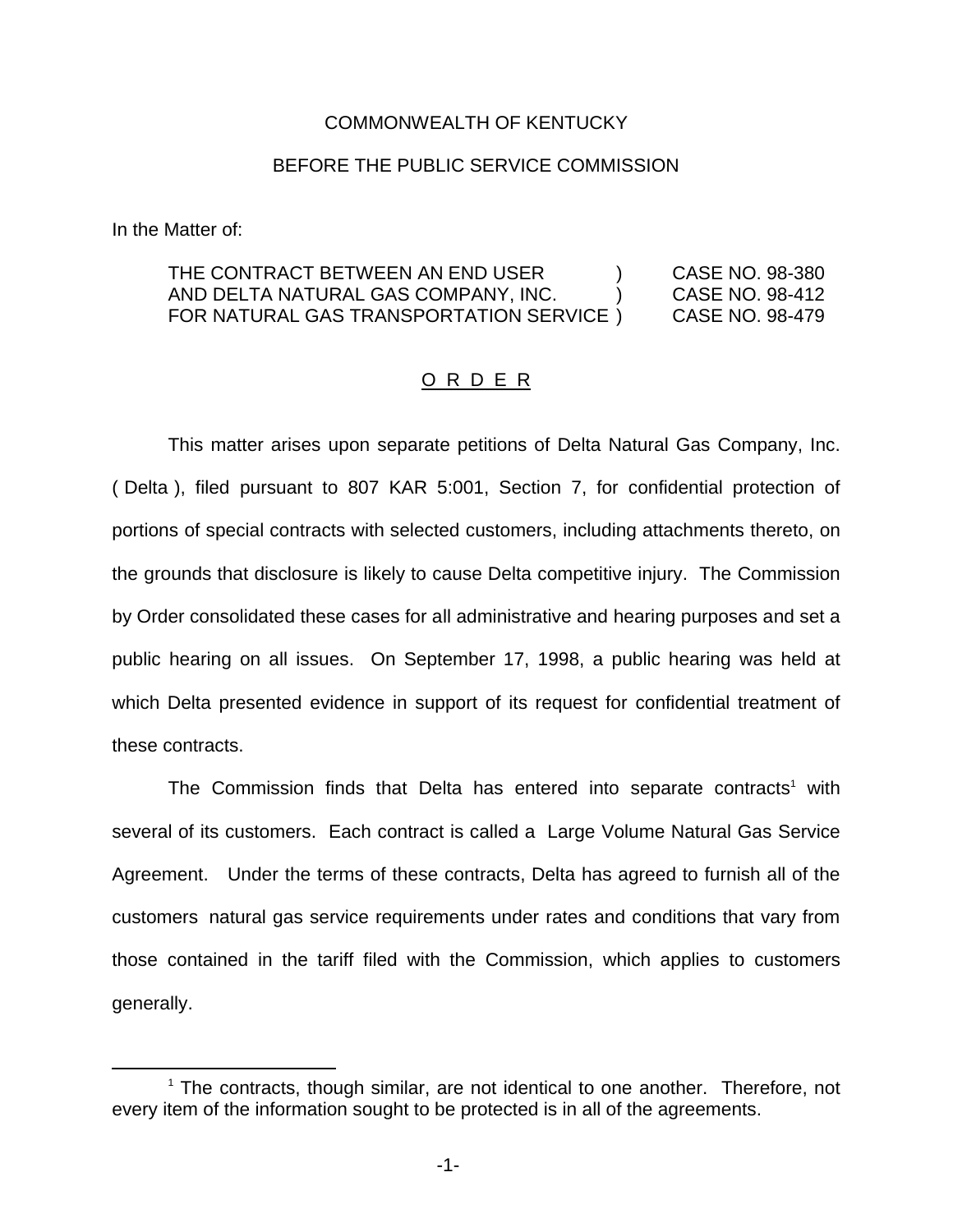In submitting copies of the contracts to the Commission for its review, Delta has petitioned to protect as confidential the following information found within them:

1. The identity and business location of the customers.

2. The identity of the person who signed the agreements on behalf of the customer.

3. The identity of the interconnection points at which gas will be delivered to Delta for redelivery to the customer.

4. The names of the companies from whom gas will be delivered.

5. The date performance is to begin under the agreements.

6. The method of calculating refunds.

7. The quantities of gas and maximum daily volumes under the agreements.

8. The terms of the agreements.

9. The rate or pricing of the transportation service.

Delta maintains that disclosure of all the designated information is likely to cause it competitive injury and, therefore, that the information should be protected as confidential.

Delta cites as authority to maintain the material as confidential the Commission s regulations at 807 KAR 5:001, Section 7(1), which in turn cites KRS 61.870, *et seq*., as the standard for confidential treatment of material submitted under the regulation.

Delta is correct when it vouchsafes that KRS 278.160 is the codification of the filed rate doctrine. However, Delta would have the Commission interpret KRS 278.160(1) to mean that even though the rates and conditions of service are required to be filed, this requirement does not make them necessarily open to the public. Delta has

-2-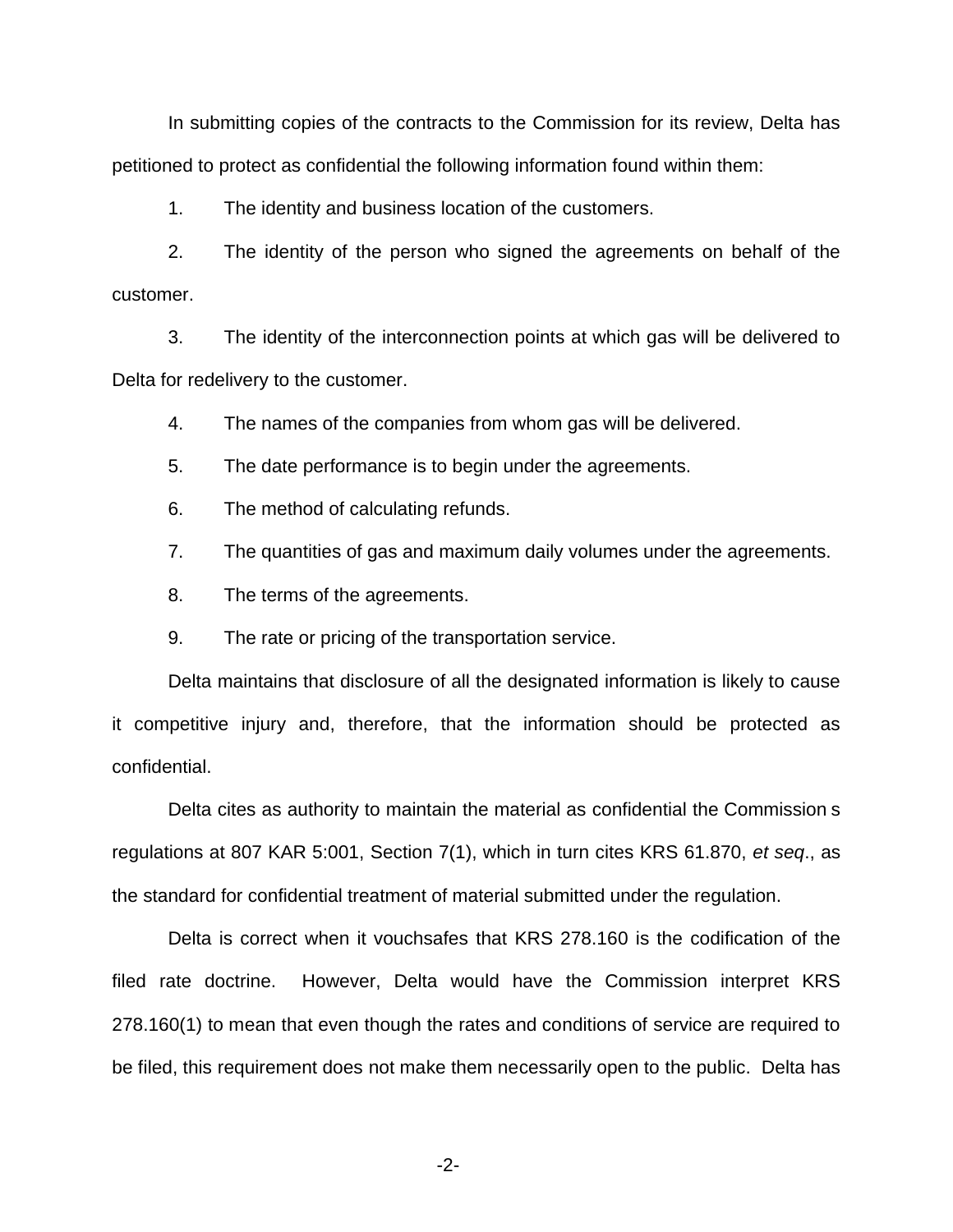failed to read the entire section of the statute it relies upon. KRS 278.160(1) provides in

total as follows:

Under rules prescribed by the commission, each utility shall file with the commission, within such time and in such form as the commission designates, schedules showing all rates and conditions of service established by it and collected or enforced. The utility shall keep copies of its schedules open to public inspection under such rules as the commission prescribes. (Emphasis added.)

Delta maintains that the public could be furnished redacted copies under

Commission rules. 807 KAR 5:011, Section 12, is the Commission rule relating to

copies of the utility tariff schedules and states in pertinent part:

Section 12. Posting Tariffs, Administrative Regulations and Statutes. Every utility shall provide a suitable table or desk in its office and place of business, on which shall be available to the public at all times the following:

(1) A copy of all effective tariffs and supplements setting out its rates, classifications, charges, rules and administrative regulations, together with forms of contracts and applications applicable to the territory served from that office or place of business.

(2) Copies of the Kentucky Revised Statutes applicable to the utility.

(3) A copy of the administrative regulations governing such utility adopted by the commission.

(4) A suitable placard, in large type, giving information to the public that said tariffs, rules and administrative regulations and statutes are kept there for public inspection. (Emphasis added.)

The Commission rule that relates to special contracts, is found in 807 KAR 5:011,

Section 13, that reads in pertinent part:

Section 13. Special Contracts. Every utility shall file true copies of all special contracts entered into governing utility service which set out rates, charges or conditions of service not included in its general tariff. The provisions of this administrative regulation applicable to tariffs containing rates, rules and administrative regulations, and general agreements, shall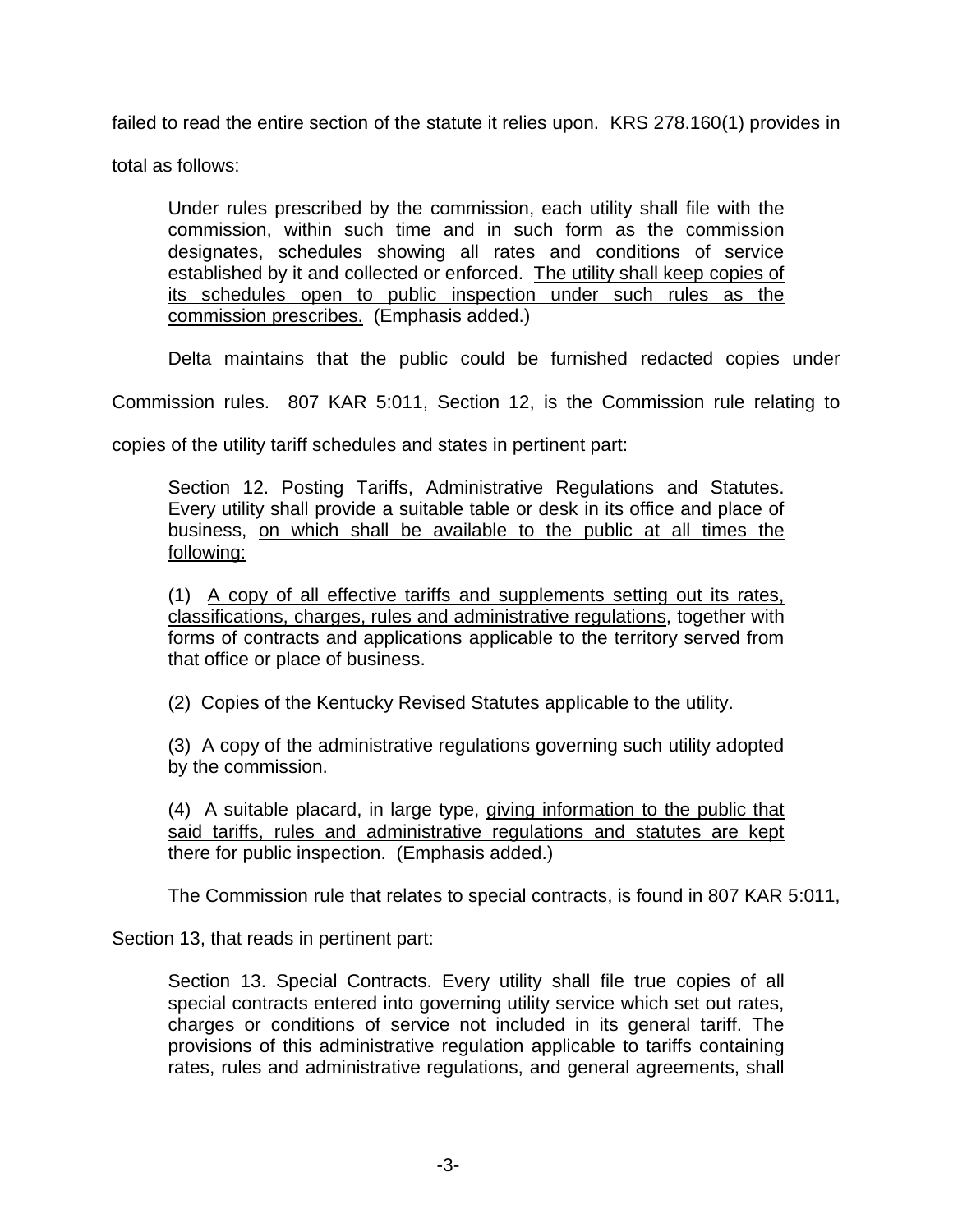also apply to the rates and schedules set out in said special contracts, so far as practicable.

While it is true that the Commission can prescribe the form of the schedules, (i.e., style and size), it cannot order that the schedules and rates be withheld from public view.

The Commission, while recognizing that material filed with it is open to public

view, has found that certain information can be granted confidential treatment if it

conforms to the requirements of law and Commission regulations.

807 KAR 5:001, Section 7, sets out the procedures and grounds for dealing with

the question of confidential material, stating in pertinent part as follows:

Confidential Material.

(1) All material on file with the commission shall be available for examination by the public unless the material is confidential as provided herein.

(2) Procedure for determining confidentiality.

(a) Any person requesting confidential treatment of any material shall file a petition which:

1. Sets forth specific grounds, pursuant to KRS 61.870, *et seq*., the Kentucky Open Records Act, upon which the commission should classify that material as confidential; and

(d) The burden of proof to show that the material falls within the exclusions from disclosure requirements enumerated in KRS 61.870, *et seq*., shall be upon the person requesting confidential treatment.

Accordingly, the Commission finds that KRS 61.872(1) requires information filed

with the Commission to be available for public inspection unless specifically exempted

by statute. Exemptions from the requirement of public disclosure are provided in

KRS 61.878(1). That subsection of the statute exempts several categories of information. One category, exempted in paragraph c(1) of subsection (1), is commercial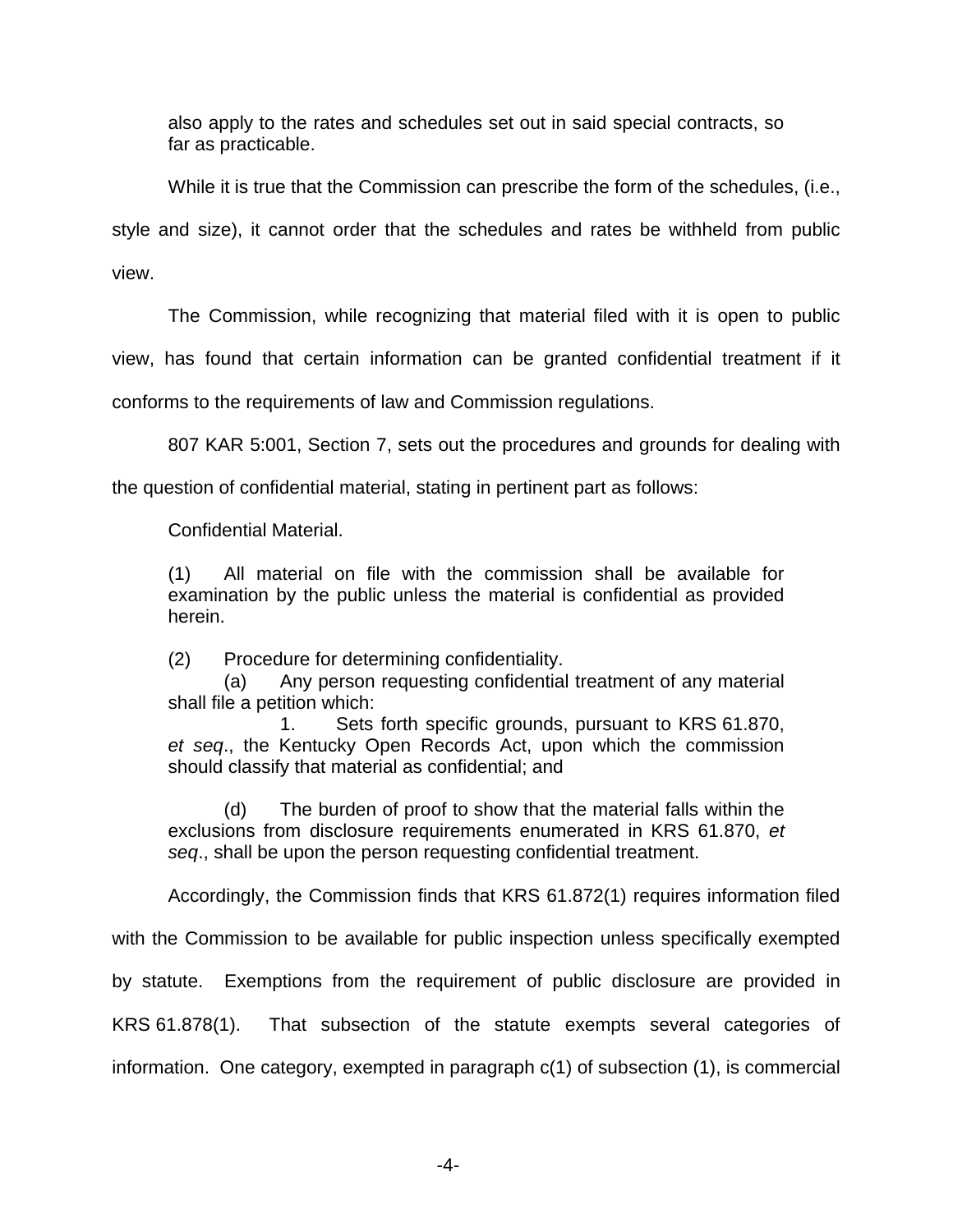information confidentially disclosed to an agency which, if made public, would permit an unfair commercial advantage to competitors of the party from whom the information was obtained. To qualify for the exemption, the party claiming confidentiality must demonstrate actual competition and a likelihood of substantial competitive injury if the information is publicly disclosed. Competitive injury occurs when disclosure of the information gives competitors an unfair business advantage.

The Commission finds that, as a regulated utility, Delta offers service to its customers generally in accordance with its published tariffs. Here, though, the contracts offer service under terms that are specific to each particular customer. Because the contracts deviate from the general tariffs, they are characterized as special contracts and are used in situations where the published tariffs do not satisfy the demands or needs of the customer. Special contracts are reviewed by the Commission to ensure that the general body of customers does not unduly subsidize them.

In these cases, disclosure will adversely affect Delta s ability to contract on favorable terms with other special needs customers. Because these and future special needs customers will want the most favorable terms they can negotiate, it is unlikely they will agree to terms less favorable than those agreed to by Delta in the subject contracts. Thus, disclosure of the information sought to be protected is likely to cause Delta competitive injury and the information falls within the provisions of KRS 61.878(1)(c)(1). Nevertheless, not all of the information is entitled to protection.

The Commission finds that those provisions of the contracts that set forth the rates and terms under which service is to be provided are not entitled to protection even though Delta s competitors or customers may derive substantial benefit from the

-5-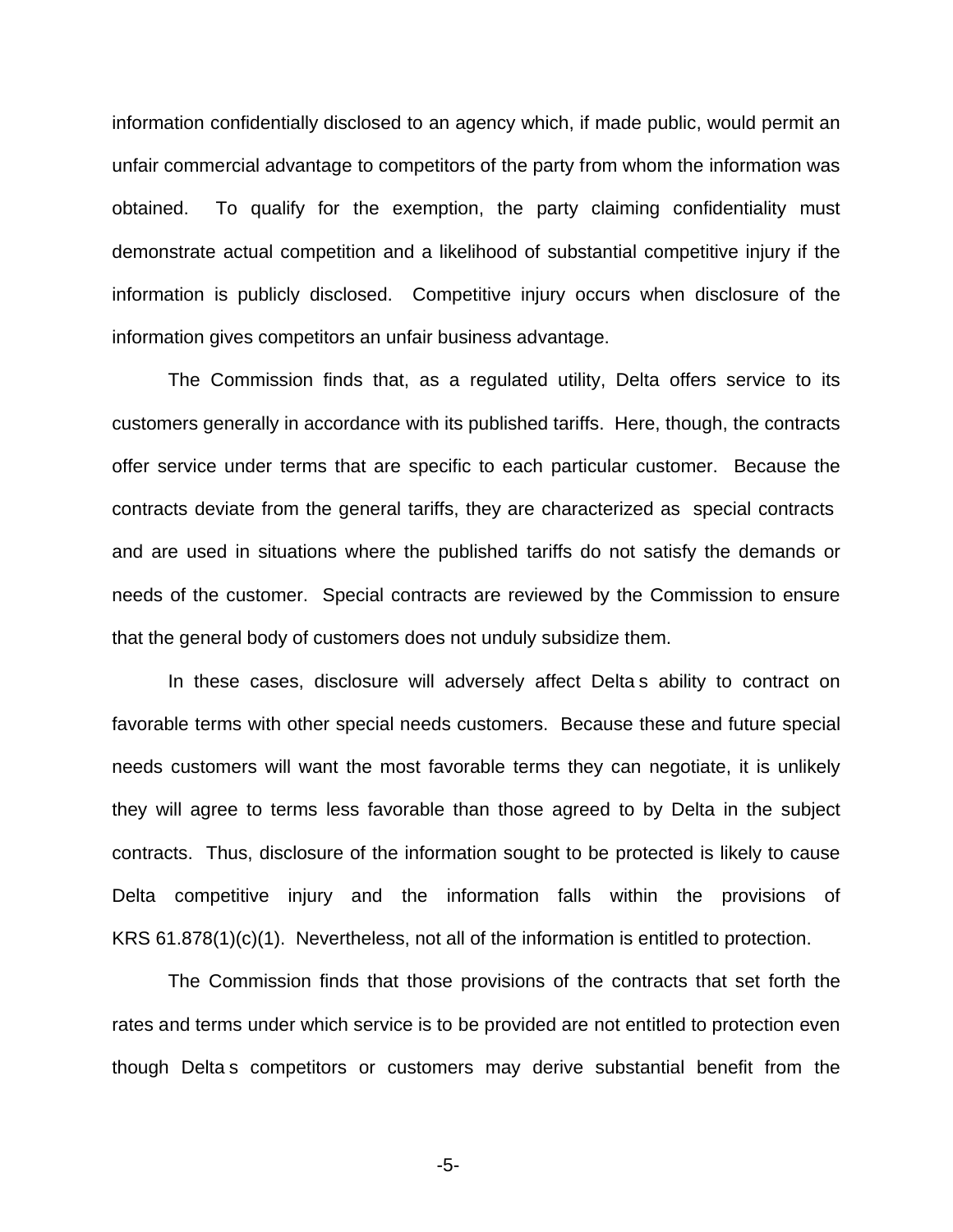information. The public disclosure of that information is mandated by KRS 278.160. That statute requires all utilities to file schedules of their rates and conditions of service with the Commission and to display those schedules for public inspection. The prices to be charged under the contracts and the services to be rendered are rates and conditions of service" within the meaning of KRS 278.160 and are subject to its requirements. In cases where public disclosure is directed by another statute, KRS 61.878(1)(c)(3) provides that the exemption provisions do not apply. Therefore, while the information pertaining to the identity of each customer is entitled to protection, the remaining items sought to be protected are not so protected.

IT IS HEREBY ORDERED that:

1. The identity of each customer with whom Delta has entered into a special contract; the business location of the customers; the identity of the person who signed the agreements on behalf of the customer; and the identity of the interconnection points at which gas will be delivered to Delta for redelivery to the customer, all of which Delta has petitioned to be withheld from public disclosure, shall be held and retained by this Commission as confidential and shall not be opened for public inspection.

2. The names of the companies from whom gas will be delivered; the date performance is to begin under the agreements; the method of calculating refunds; the quantities of gas and maximum daily volumes under the agreements; and the terms of the agreements and the rate or pricing of the transportation service are not entitled to protection under KRS 61.878(1)(c)(1), and Delta's petition to withhold the same from public disclosure is denied.

-6-